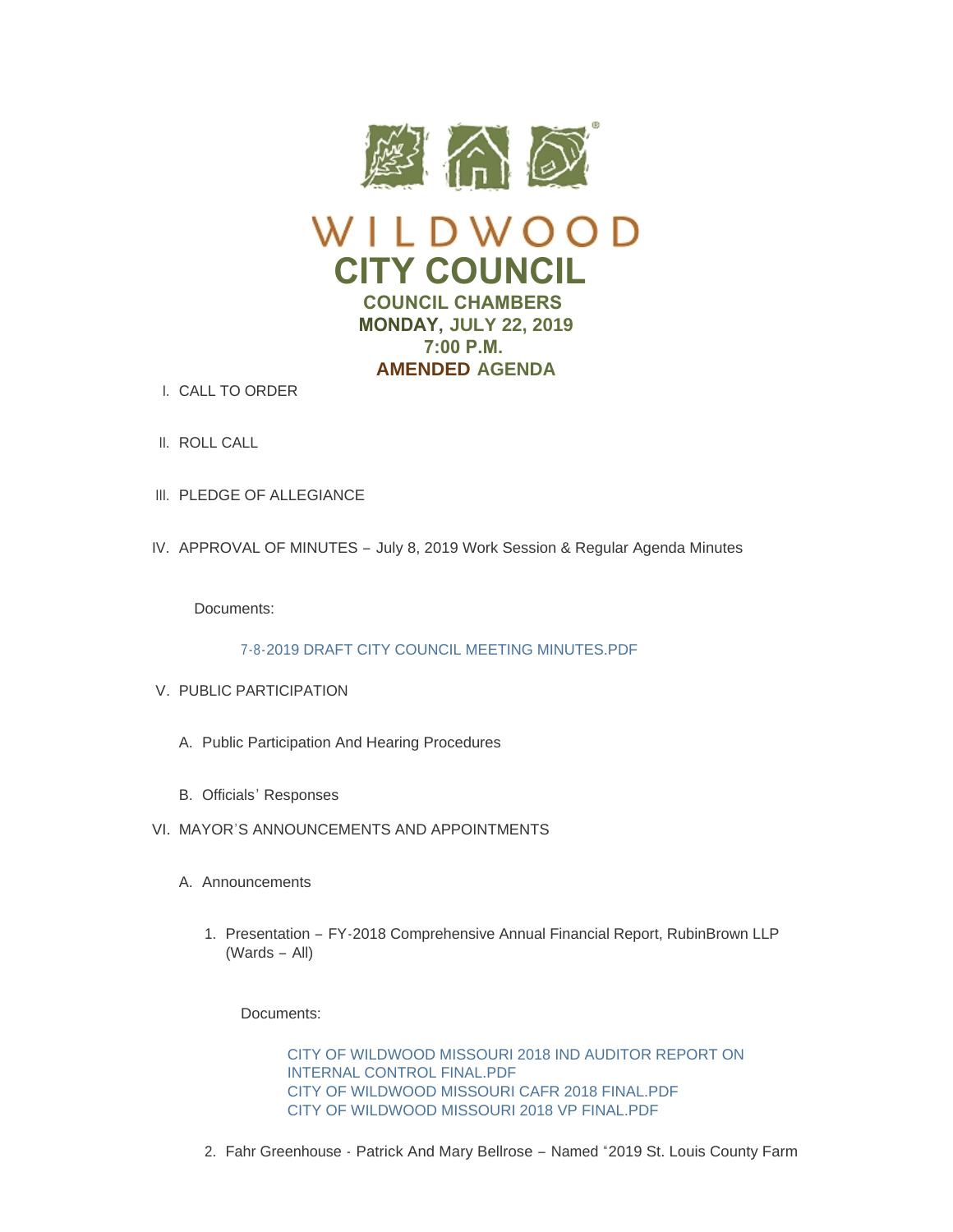Family"

- B. Appointments
	- 1. Stacy Jackson Provisional Judge (Ward Six) Term Ending June 2021

Documents:

[APPOINTMENT.MEMO.PROVISIONAL MUNICIPAL](https://www.cityofwildwood.com/AgendaCenter/ViewFile/Item/21223?fileID=26824)  JUDGE.JACKSON.PDF

2. Arnie Sprunger – Board Of Adjustment – (Ward One) – Term Ending June 2024

Documents:

### [APPOINTMENT MEMO.BOARD OF ADJUSTMENT.SPRUNGER.PDF](https://www.cityofwildwood.com/AgendaCenter/ViewFile/Item/21224?fileID=26814)

3. Mikel Garrett - Board Of Ethics - (Ward Two) - Term Ending June 2024

Documents:

## [APPOINTMENT MEMO.BOARD OF ETHICS.GARRETT.PDF](https://www.cityofwildwood.com/AgendaCenter/ViewFile/Item/21225?fileID=26825)

4. Lynette Baker – Board Of Public Safety – (Ward Seven) – Term Ending June 2022

Documents:

### APPOINTMENT MEMO BOARD OF PUBLIC SAFETY BAKER PDF

### VII. PUBLIC HEARING(S)

P.Z. 4-19 A.

City of Wildwood Planning and Zoning Commission, c/o Department of Planning, 16860 Main Street, Wildwood, Missouri 63040 – A request to consider possible amendments to the City of Wildwood's Zoning Ordinance – Chapter 415.380 Miscellaneous Regulations – which would address certain issues and concerns relating to hotels, motels, and similar types of uses, specifically regarding guest vehicles and the identification of them relative to their parking and/or storage in conjunction with these activities. (Wards – All)

Documents:

# PUBLIC HEARING - [P.Z. 4-19 CITY OF WILDWOOD PLANNING AND](https://www.cityofwildwood.com/AgendaCenter/ViewFile/Item/21228?fileID=26800)  ZONING.PDF

- VIII. LEGISLATION
	- UNFINISHED BUSINESS None A.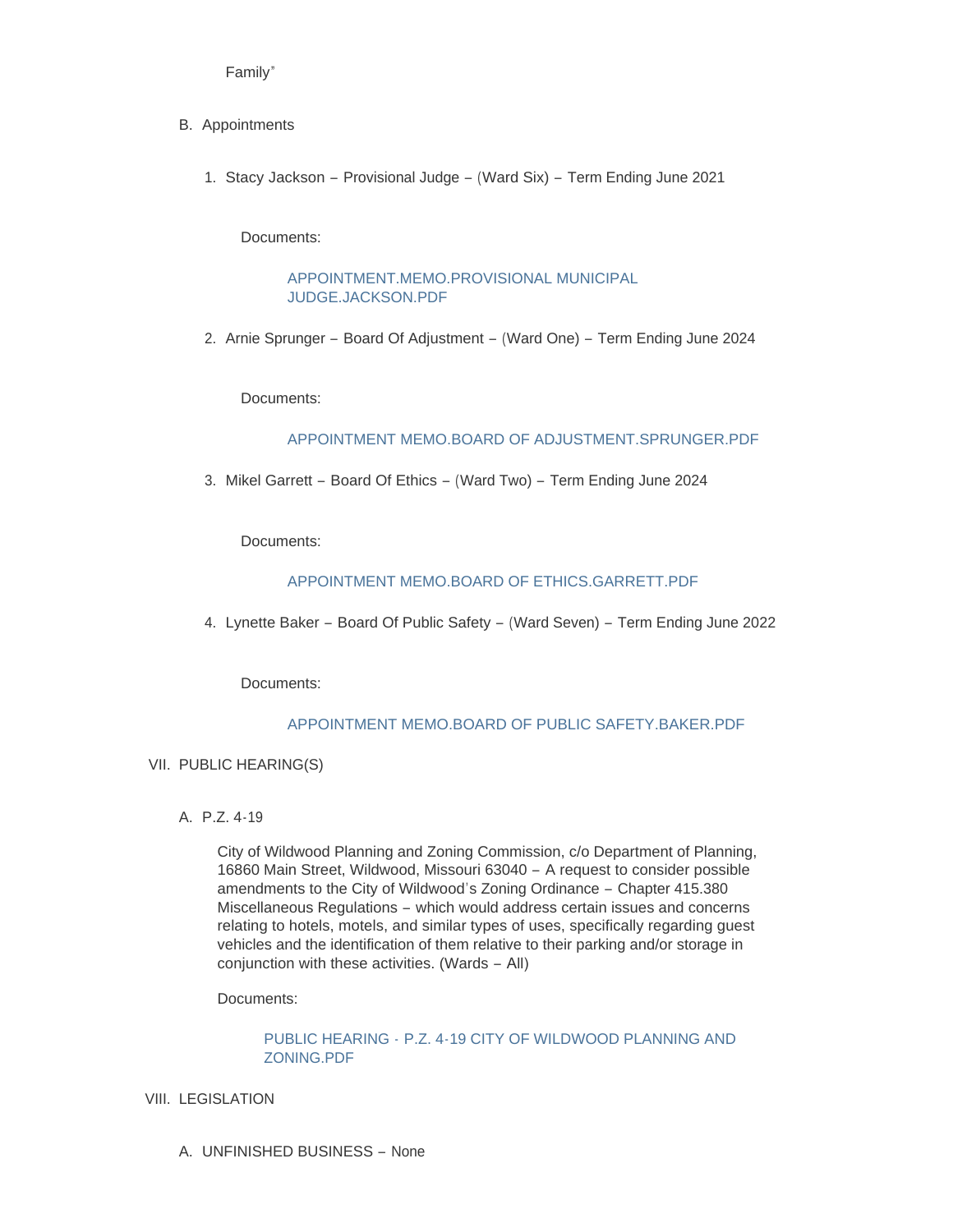- B. NEW BUSINESS
	- BILL #2483 1.

AN ORDINANCE BY THE CITY COUNCIL OF THE CITY OF WILDWOOD, MISSOURI AUTHORIZING THE CO-INTERIM CITY ADMINISTRATORS TO EXECUTE AND ISSUE A PURCHASE ORDER FOR CERTAIN SECURITY ITEMS INTENDED FOR INSTALLATION AT CITY HALL, WHICH RELATE TO OCCUPANT SAFETY, THROUGH THE USE OF PROPOSITION P SALES TAX FUNDS. Recommended by the Board of Public Safety and the Department of Planning and Parks (First Reading) (Wards – All)

Documents:

### [BILL 2483.PDF](https://www.cityofwildwood.com/AgendaCenter/ViewFile/Item/21232?fileID=26826)

BILL #2484 2.

AN ORDINANCE AUTHORIZING THE MAYOR OF THE CITY OF WILDWOOD, MISSOURI TO EXECUTE A CONSULTANT/SERVICES AGREEMENT ON BEHALF OF THE CITY OF WILDWOOD WITH SC ENGINEERING, LLC, d/b/a COCHRAN, FOR THE DESIGN OF SMALL BRIDGE AND BOX CULVERT REPLACEMENTS ON BOUQUET ROAD AND WILD HORSE CREEK ROAD WITHIN THE CITY OF WILDWOOD. Recommended by the Administration / Public Works Committee (First Reading) (Ward - One) Direct Budgetary Impact: \$21,960

Documents:

### [BILL 2484.PDF](https://www.cityofwildwood.com/AgendaCenter/ViewFile/Item/21288?fileID=26836)

BILL #2485 3.

AN ORDINANCE OF THE CITY OF WILDWOOD, MISSOURI, AUTHORIZING AN AGREEMENT WITH THE MISSOURI OFFICE OF STATE COURTS ADMINISTRATOR (OSCA) FOR IMPLEMENTATION OF THE SHOW-ME COURTS (SMC) AUTOMATION SOFTWARE AND IMPOSING A COURT AUTOMATION SURCHARGE OF SEVEN DOLLARS ON MUNICIPAL CASES IN ORDER TO ASSIST IN PAYMENT THEREOF AND AMENDING THE MUNICIPAL CODE RELATING THERETO. Recommended by the City Attorney and Co – Interim City Administrators. (First Reading) (Wards – All) Direct Budgetary Impact: TBD

Documents:

#### [BILL 2485.PDF](https://www.cityofwildwood.com/AgendaCenter/ViewFile/Item/21289?fileID=26832)

- IX. RESOLUTIONS
	- RESOLUTION #2019-28 A.

A RESOLUTION BY THE CITY COUNCIL OF THE CITY OF WILDWOOD, MISSOURI GRANTING THE APPROVAL OF A CONDITIONAL USE PERMIT (CUP), WHICH WILL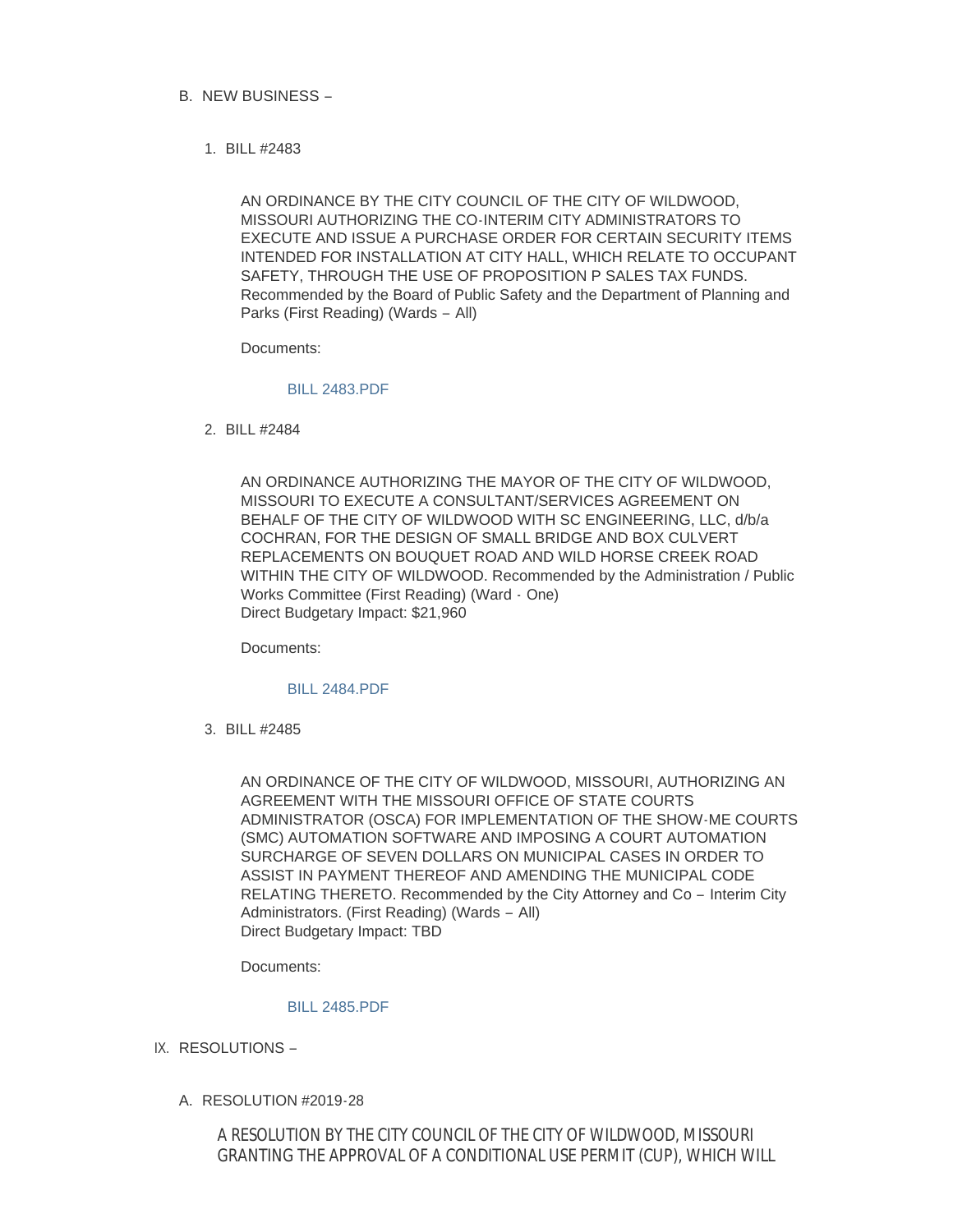ALLOW FOR THE INSTALLATION OF SOLAR PANELS ON THE FRONT-FACING PORTION OF AN EXISTING DWELLING, WHICH WOULD THEN MAKE THEM VISIBLE FROM THE ABUTTING STREET, WITH SUCH ACTION BEING CONSISTENT WITH THE REPORT AND RECOMMENDATION OF THE PLANNING AND ZONING COMMISSION'S LETTER OF RECOMMENDATION, BEING DATED MAY 20, 2019, EXCEPTING THE MATTER OF CERTAIN TREE RETENTION CONTAINED THEREIN - P.Z. 2-19 Doug Gray. *Recommended by the City Council* (Ward - Five)

Documents:

#### [RESOLUTION 2019-28.PDF](https://www.cityofwildwood.com/AgendaCenter/ViewFile/Item/21292?fileID=26840)

- X. MISCELLANEOUS
	- A. Approval Of Expenditures (Wards All)

Documents:

#### [EXPENDITURES.PDF](https://www.cityofwildwood.com/AgendaCenter/ViewFile/Item/21238?fileID=26816)

B. Receive And File -

1. P.Z. 8-19 Albert and Gisela Baner, 18909 Old Fox Bridge Road, Wildwood, Missouri 63069, c/o Straight Up Solar, 10330 Page Industrial Boulevard, St. Louis, Missouri 63132 – A request for a Conditional Use Permit (CUP) in the NU Non-Urban Residence District and FPNU Floodplain Non-Urban Residence District (Street Address: 18909 Old Fox Bridge Road/Locator Number: 26Y120115), for the installation of roof-mounted solar panels, which are to be so situated on the dwelling as to be visible from an adjoining roadway. This request is to be reviewed in accordance with Chapter 415.090 NU Non-Urban Residence District Regulations of the City of Wildwood Zoning Ordinance, which establishes standards and requirements for the installation of solar panels. The requested permit is required due to the panels' placement on the front facing area of the dwelling's roof, which does abut a roadway. (Ward - Six)

Documents:

### RECEIVE AND FILE - [P.Z. 8-19 ALBERT AND GISELA BANER.PDF](https://www.cityofwildwood.com/AgendaCenter/ViewFile/Item/21239?fileID=26801)

- C. Redaction Of Public Records For Privacy Council Member Taylor
- XI. ADJOURNMENT

City Council Will Consider and Act Upon the Matters Listed Above, and Such Others as May Be Presented at the Meeting and Determined to Be Appropriate for Discussion at That Time.

*Notice is hereby given that the City Council may also hold a closed meeting for the purpose of dealing with matters relating to one or more of the following: Legal Actions, Causes of Action, Litigation or Privileged Communications Between the City's Representatives and its Attorneys [RSMO 610.021(1) 1994]; Lease, Purchase or Sale of Real Estate [RSMO 610.021 (2) 1994]; hiring, firing, disciplining or promoting employees by a public governmental body [RSMO 610.021 (3) 1994]; bidding specification [RSMO 610.021 (11) 1994]; sealed bids and related documents, until the bids are opened' and sealed proposals and related documents or any documents related to a negotiated contract until a contract is executed, or all proposals are rejected [RSMO 610.021 (12) 1994]; and/or individually*